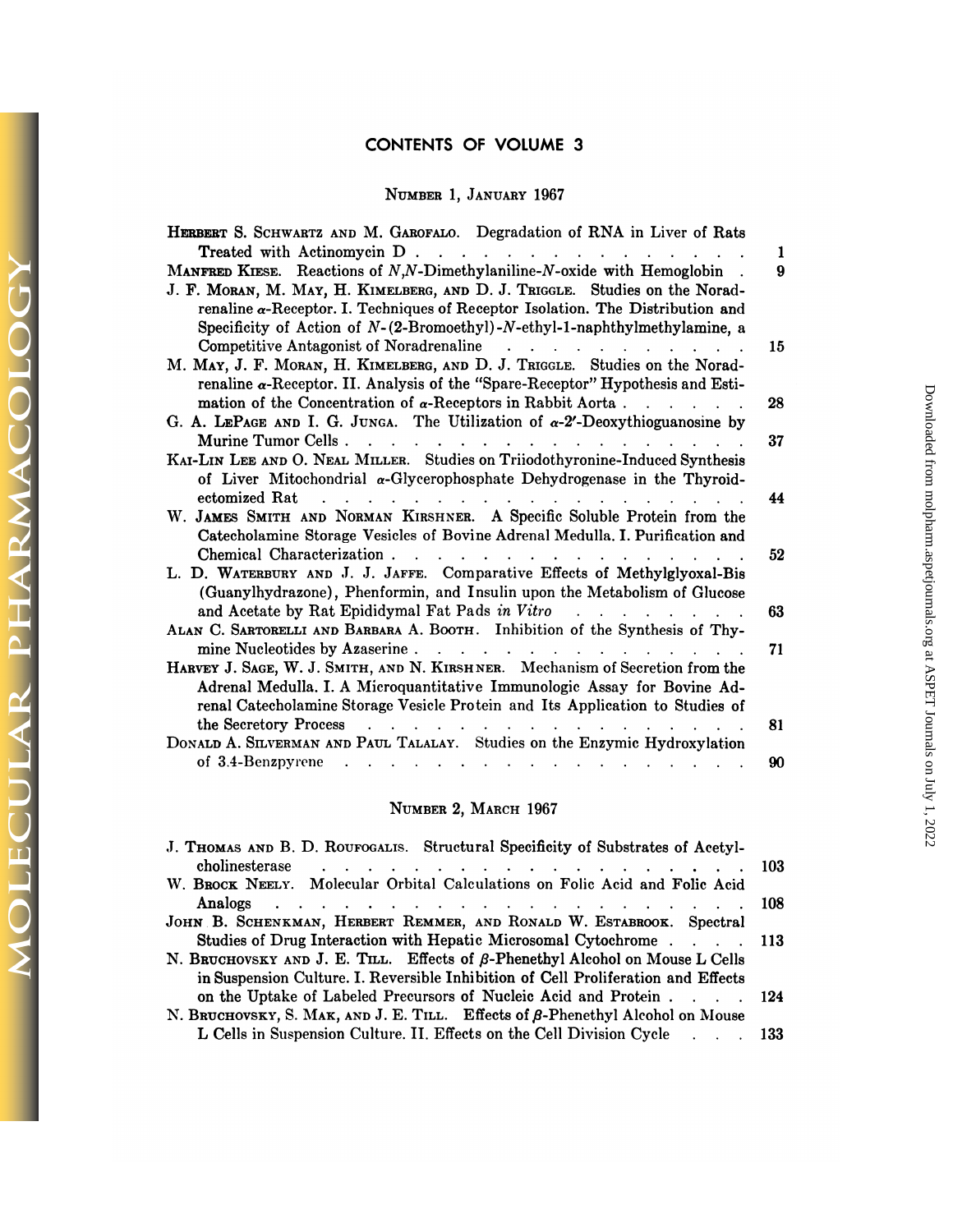| from Dog Kidney and Erythrocytes<br>142<br>and Penicillin<br>153<br>the contract of the contract of the contract of the contract of the contract of<br>Liver Fluke Fasciola hepatica. I. Activation by Adenosine 3',5'-Phosphate and<br>by Serotonin $\cdots$ $\cdots$ $\cdots$ $\cdots$ $\cdots$ $\cdots$<br>161<br>Liver Fluke Fasciola hepatica. II. Kinetic Properties of the Enzyme<br>177<br>188<br>ribonucleotides, Ribosomes, and Enzymes Involved in Protein Synthesis in a<br>Cell-Free System<br>and the company of the company of the company of the company of the company of the company of the company of the company of the company of the company of the company of the company of the company of the company of the comp<br>195<br>EUGENE SANDERS AND THOMAS H. MAREN. Inhibition of Carbonic Anhydrase in<br>Neisseria: Effects of Enzyme Activity and Growth<br>204<br>$\mathcal{L}(\mathbf{r},\mathbf{r})$ . The contribution of the contribution of the contribution of the contribution of the contribution of the contribution of the contribution of the contribution of the contribution of the contribution o<br>IRWIN M. ARIAS AND ANTONIO DE LEON. Estimation of the Turnover Rate of<br><b>Barbiturate Side-Chain Oxidation Enzyme in Rat Liver</b><br>-216 |                                                                              |  |
|-------------------------------------------------------------------------------------------------------------------------------------------------------------------------------------------------------------------------------------------------------------------------------------------------------------------------------------------------------------------------------------------------------------------------------------------------------------------------------------------------------------------------------------------------------------------------------------------------------------------------------------------------------------------------------------------------------------------------------------------------------------------------------------------------------------------------------------------------------------------------------------------------------------------------------------------------------------------------------------------------------------------------------------------------------------------------------------------------------------------------------------------------------------------------------------------------------------------------------------------------------------------------------------------|------------------------------------------------------------------------------|--|
|                                                                                                                                                                                                                                                                                                                                                                                                                                                                                                                                                                                                                                                                                                                                                                                                                                                                                                                                                                                                                                                                                                                                                                                                                                                                                           |                                                                              |  |
|                                                                                                                                                                                                                                                                                                                                                                                                                                                                                                                                                                                                                                                                                                                                                                                                                                                                                                                                                                                                                                                                                                                                                                                                                                                                                           |                                                                              |  |
|                                                                                                                                                                                                                                                                                                                                                                                                                                                                                                                                                                                                                                                                                                                                                                                                                                                                                                                                                                                                                                                                                                                                                                                                                                                                                           | PAUL BYVOET AND AIJA GOTTI. Isolation and Properties of Carbonic Anhydrase   |  |
|                                                                                                                                                                                                                                                                                                                                                                                                                                                                                                                                                                                                                                                                                                                                                                                                                                                                                                                                                                                                                                                                                                                                                                                                                                                                                           |                                                                              |  |
|                                                                                                                                                                                                                                                                                                                                                                                                                                                                                                                                                                                                                                                                                                                                                                                                                                                                                                                                                                                                                                                                                                                                                                                                                                                                                           | H. FELSENFELD AND R. E. HANDSCHUMACHER. The Interaction between Lysozyme     |  |
|                                                                                                                                                                                                                                                                                                                                                                                                                                                                                                                                                                                                                                                                                                                                                                                                                                                                                                                                                                                                                                                                                                                                                                                                                                                                                           |                                                                              |  |
|                                                                                                                                                                                                                                                                                                                                                                                                                                                                                                                                                                                                                                                                                                                                                                                                                                                                                                                                                                                                                                                                                                                                                                                                                                                                                           | DEBORAH BENNETT STONE AND TAG E. MANSOUR. Phosphofructokinase from the       |  |
|                                                                                                                                                                                                                                                                                                                                                                                                                                                                                                                                                                                                                                                                                                                                                                                                                                                                                                                                                                                                                                                                                                                                                                                                                                                                                           |                                                                              |  |
|                                                                                                                                                                                                                                                                                                                                                                                                                                                                                                                                                                                                                                                                                                                                                                                                                                                                                                                                                                                                                                                                                                                                                                                                                                                                                           |                                                                              |  |
|                                                                                                                                                                                                                                                                                                                                                                                                                                                                                                                                                                                                                                                                                                                                                                                                                                                                                                                                                                                                                                                                                                                                                                                                                                                                                           | DEBORAH BENNETT STONE AND TAG E. MANSOUR. Phosphofructokinase from the       |  |
|                                                                                                                                                                                                                                                                                                                                                                                                                                                                                                                                                                                                                                                                                                                                                                                                                                                                                                                                                                                                                                                                                                                                                                                                                                                                                           |                                                                              |  |
|                                                                                                                                                                                                                                                                                                                                                                                                                                                                                                                                                                                                                                                                                                                                                                                                                                                                                                                                                                                                                                                                                                                                                                                                                                                                                           | S. ADAMIC AND I. BIHLER. Inhibition of Intestinal Sugar Transport by Phenol- |  |
|                                                                                                                                                                                                                                                                                                                                                                                                                                                                                                                                                                                                                                                                                                                                                                                                                                                                                                                                                                                                                                                                                                                                                                                                                                                                                           |                                                                              |  |
|                                                                                                                                                                                                                                                                                                                                                                                                                                                                                                                                                                                                                                                                                                                                                                                                                                                                                                                                                                                                                                                                                                                                                                                                                                                                                           | J. M. JOHNSON AND R. W. RUDDON. Interaction of Nitrogen Mustard with Poly-   |  |
|                                                                                                                                                                                                                                                                                                                                                                                                                                                                                                                                                                                                                                                                                                                                                                                                                                                                                                                                                                                                                                                                                                                                                                                                                                                                                           |                                                                              |  |
|                                                                                                                                                                                                                                                                                                                                                                                                                                                                                                                                                                                                                                                                                                                                                                                                                                                                                                                                                                                                                                                                                                                                                                                                                                                                                           |                                                                              |  |
|                                                                                                                                                                                                                                                                                                                                                                                                                                                                                                                                                                                                                                                                                                                                                                                                                                                                                                                                                                                                                                                                                                                                                                                                                                                                                           |                                                                              |  |
|                                                                                                                                                                                                                                                                                                                                                                                                                                                                                                                                                                                                                                                                                                                                                                                                                                                                                                                                                                                                                                                                                                                                                                                                                                                                                           |                                                                              |  |
|                                                                                                                                                                                                                                                                                                                                                                                                                                                                                                                                                                                                                                                                                                                                                                                                                                                                                                                                                                                                                                                                                                                                                                                                                                                                                           | <b>SHORT COMMUNICATION</b>                                                   |  |
|                                                                                                                                                                                                                                                                                                                                                                                                                                                                                                                                                                                                                                                                                                                                                                                                                                                                                                                                                                                                                                                                                                                                                                                                                                                                                           |                                                                              |  |
|                                                                                                                                                                                                                                                                                                                                                                                                                                                                                                                                                                                                                                                                                                                                                                                                                                                                                                                                                                                                                                                                                                                                                                                                                                                                                           |                                                                              |  |
|                                                                                                                                                                                                                                                                                                                                                                                                                                                                                                                                                                                                                                                                                                                                                                                                                                                                                                                                                                                                                                                                                                                                                                                                                                                                                           |                                                                              |  |

# NUMBER 3, MAY 1967

| NUMBER 3, MAY 1967                                                                                                                                                                                                                                                             |     |
|--------------------------------------------------------------------------------------------------------------------------------------------------------------------------------------------------------------------------------------------------------------------------------|-----|
| WILLIAM B. PRATT, STEVEN EDELMAN, AND LEWIS ARONOW. The Effect of Cortisol,<br>Administered in Vivo, on the in Vitro Incorporation of DNA and RNA Precur-<br>sors by Rat Thymus Cells                                                                                          | 219 |
| RICHARD J. KITZ, SARA GINSBURG, AND IRWIN B. WILSON. The Reaction of Acetyl-<br>cholinesterase with Diethylphosphoryl Esters of Quaternary and Tertiary<br>Aminophenols                                                                                                        | 225 |
| I. M. FRASER, M. A. PETERS, AND M. G. HARDINGE. Purification and Some Charac-<br>teristics of an $\alpha,\beta$ -Unsaturated Ketone Reductase from Dog Erythrocytes and                                                                                                        |     |
| Human Liver.<br>LUIS A. BRANDA, VICTOR J. HRUBY, AND VINCENT DU VIGNEAUD. 2-Isoleucine-oxy-<br>tocin and Deamino-2-isoleucine-oxytocin: Their Synthesis and Some of Their                                                                                                      | 233 |
| Pharmacologic Activities<br>. The second contract is a second contract of the second contract of $\mathcal{A}$<br>N. KIRSHNER, H. J. SAGE, AND W. J. SMITH. Mechanism of Secretion from the Ad-<br>renal Medulla. II. Release of Catecholamines and Storage Vesicle Protein in | 248 |
| Response to Chemical Stimulation<br>$\mathbf{r}$ , $\mathbf{r}$ , $\mathbf{r}$ , $\mathbf{r}$ , $\mathbf{r}$ , $\mathbf{r}$ , $\mathbf{r}$<br>WENDELL W. WEBER AND SANFORD N. COHEN. N-Acetylation of Drugs: Isolation                                                         | 254 |
| and Properties of an N-Acetyltransferase from Rabbit Liver<br>ERIC JÉQUIER, WALTER LOVENBERG, AND ALBERT SJOERDSMA. Tryptophan Hydroxyl-<br>ase Inhibition: the Mechanism by Which p-Chlorophenylalanine Depletes Rat                                                          | 266 |
| Brain Serotonin<br>$\mathbf{r}$ and $\mathbf{r}$ and $\mathbf{r}$ and $\mathbf{r}$<br>RAIMO P. RAUNIO AND MAIRE T. HAKALA. Comparison of Folate Reductases of                                                                                                                  | 274 |
| Sarcoma 180 Cells, Sensitive and Resistant to Amethopterin.<br>$\sim$ $\sim$ $\sim$ $\sim$ $\sim$<br>BENT FORMBY. The Binding of Noradrenaline to Phosphatidylserine. In Vitro Stud-                                                                                           | 279 |
| ies of an Artificial Model System of Biological Origin<br>BARBARA A. BOOTH AND ALAN C. SARTORELLI. Metabolic Effects of Copper in Intact<br>Cells: Comparative Activity of Cupric Chloride and the Cupric Chelate of                                                           | 284 |
| Kethoxal Bis (thiosemicarbazone).<br>and the contract of the contract of the contract of the contract of the contract of the contract of the contract of the contract of the contract of the contract of the contract of the contract of the contract of the contra            | 290 |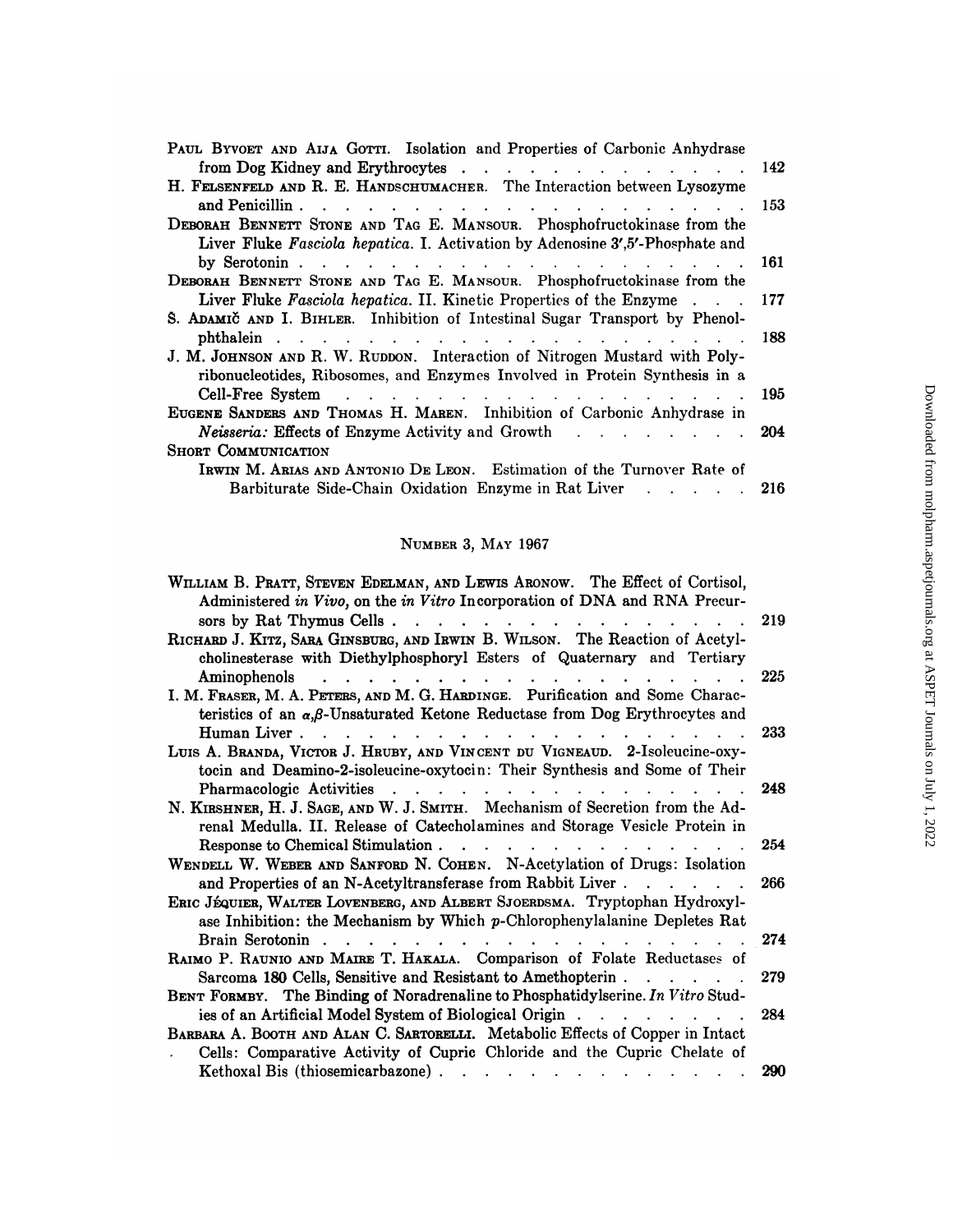| <b>SHORT COMMUNICATION</b>                                                                                                                                                                                                  |     |
|-----------------------------------------------------------------------------------------------------------------------------------------------------------------------------------------------------------------------------|-----|
| PAUL BYVOET. Metabolic Integrity of Deoxyribonucleohistones during En-<br>zyme Induction.<br>$\frac{1}{2}$ . The state of the state $\frac{1}{2}$ is the state of the state of the state $\frac{1}{2}$<br><b>Contractor</b> | 303 |
| <b>ERRATUM</b>                                                                                                                                                                                                              | 306 |
| NUMBER 4, JULY 1967                                                                                                                                                                                                         |     |
|                                                                                                                                                                                                                             |     |
| WALLY GIORDANO, JON R. HAMANN, JEROME J. HARKINS, AND JOYCE J. KAUFMAN.<br>Quantum Mechanical Calculation of Stability in 2-Formyl N-Methyl Pyridin-                                                                        |     |
| ium (Cation) Oxime (2-PAM <sup>+</sup> ) Conformers<br>the contract of the contract of the con-                                                                                                                             | 307 |
| C. ADRIAN M. HOGBEN. The Chloride Effect of Carbonic Anhydrase Inhibitors                                                                                                                                                   | 318 |
| SILVANO C. RIVA, L. G. SILVESTRI, AND L. R. HILL. Methods for Assaying Com-                                                                                                                                                 |     |
| plexes between Acridine Orange and Deoxyribonucleic Acid.<br>$\mathbf{r}$ , $\mathbf{r}$ , $\mathbf{r}$ , $\mathbf{r}$                                                                                                      | 327 |
| M. ENTMAN AND R. BRESSLER. The Mechanism of Action of Hypoglycin on Long-                                                                                                                                                   |     |
| Chain Fatty Acid Oxidation                                                                                                                                                                                                  | 333 |
| D. J. NELSON AND C. E. CARTER. Inhibition of Thymidine-5'-monophosphokinase                                                                                                                                                 |     |
| from L5178Y Mouse Leukemia by Diethystilbestrol and 17-Ethynyl- $\beta$ -estradiol                                                                                                                                          | 341 |
| ROBERT B. SANDERS AND THOMAS R. RIGGS. Effects of Epinephrine on the Distribu-<br>tion of Two Model Amino Acids in the Rat<br>$\mathbf{r}$ and $\mathbf{r}$ and $\mathbf{r}$ and $\mathbf{r}$                               | 352 |
| JULIAN J. JAFFE AND JOHN J. MCCORMACK, JR. Dihydrofolate Reductase from                                                                                                                                                     |     |
| Trypanosoma equiperdum. I. Isolation, Partial Purification, and Properties.                                                                                                                                                 | 359 |
| KAREL SLAVIK AND SIGMUND F. ZAKRZEWSKI. Inhibition of Thymidylate Synthetase                                                                                                                                                |     |
| by Some Analogs of Tetrahydrofolic Acid<br>$\mathbf{r}$ , $\mathbf{r}$ , $\mathbf{r}$ , $\mathbf{r}$ , $\mathbf{r}$ , $\mathbf{r}$                                                                                          | 370 |
| ROGER P. SMITH. The Oxygen and Sulfide Binding Characteristics of Hemoglobins                                                                                                                                               |     |
| Generated from Methemoglobin by Two Erythrocytic Systems                                                                                                                                                                    | 378 |
| MORRIS S. ZEDECK, ALAN C. SARTORELLI, PAULINE K. CHANG, KAREL RAŠKA, JR.,                                                                                                                                                   |     |
| ROLAND K. ROBINS, AND ARNOLD D. WELCH. Inhibition of the Steroid-Induced                                                                                                                                                    |     |
| Synthesis of $\Delta^5$ -3-Ketosteroid Isomerase in <i>Pseudomonas testosteroni</i> by a New                                                                                                                                |     |
| Purine Deoxyribonucleoside Analog: 6-Chloro-8-aza-9-cyclopentylpurine                                                                                                                                                       | 386 |
| <b>SHORT COMMUNICATIONS</b>                                                                                                                                                                                                 |     |
| MENEK GOLDSTEIN AND TONG HYUB JOH. The Effect of Reduced and Oxidized                                                                                                                                                       |     |
| Pteridine on Dopamine-B-Hydroxylase Activity.<br>$\mathcal{O}(\mathcal{A})$ . The set of $\mathcal{O}(\mathcal{A})$                                                                                                         | 396 |

### SHORT COMMUNICATIONS

 $\ddot{\phantom{0}}$ 

| ORT COMMUNICATIONS                                                                                                        |  |
|---------------------------------------------------------------------------------------------------------------------------|--|
| MENER GOLDSTEIN AND TONG HYUB JOH. The Effect of Reduced and Oxidized<br>Pteridine on Dopamine-β-Hydroxylase Activity 396 |  |
| SEYMOUR JOFFE. A Nuclear Magnetic Resonance Study of Hapten-Antibody<br>Interaction 399                                   |  |

# **NUMBER** 5, SEPTEMBER 1967

|                                                                                                                                                                                                                                             | 399 |
|---------------------------------------------------------------------------------------------------------------------------------------------------------------------------------------------------------------------------------------------|-----|
| NUMBER 5, SEPTEMBER 1967                                                                                                                                                                                                                    |     |
| ERIC CUNDLIFFE. Antibiotics and Polyribosomes. Chlortetracycline and Polyribo-                                                                                                                                                              |     |
| somes of Bacillus megaterium 401                                                                                                                                                                                                            |     |
| R. L. BLAKE, S. L. BLAKE, H. H. LOH, AND ERNEST KUN. The Effect of Nicotin-<br>amide and Homologs on the Activity of Inducible Enzymes and NAD Content                                                                                      |     |
| of the Rat Liver 412                                                                                                                                                                                                                        |     |
| LARS TERENIUS. SH-Groups Essential for Estrogen Uptake and Retention in the                                                                                                                                                                 |     |
| Mouse Uterus received a receive receive receive receive a receive receive receive a receive receive receive receive $423$                                                                                                                   |     |
| E. R. FROESCH, M. WALDVOGEL, U. A. MEYER, A. JAKOB, AND A. LABHART. Effects<br>of 5-Methylpyrazole-3-Carboxylic Acid on Adipose Tissue. I. Inhibition of Li-<br>polysis, Effects on Glucose, Fructose, and Glycogen Metabolism in Vitro and |     |
| Comparison with Insulin 429                                                                                                                                                                                                                 |     |
| E. R. FROESCH, M. WALDVOGEL, U. A. MEYER, A. JAKOB, AND R. LABHART. Effects                                                                                                                                                                 |     |
|                                                                                                                                                                                                                                             |     |